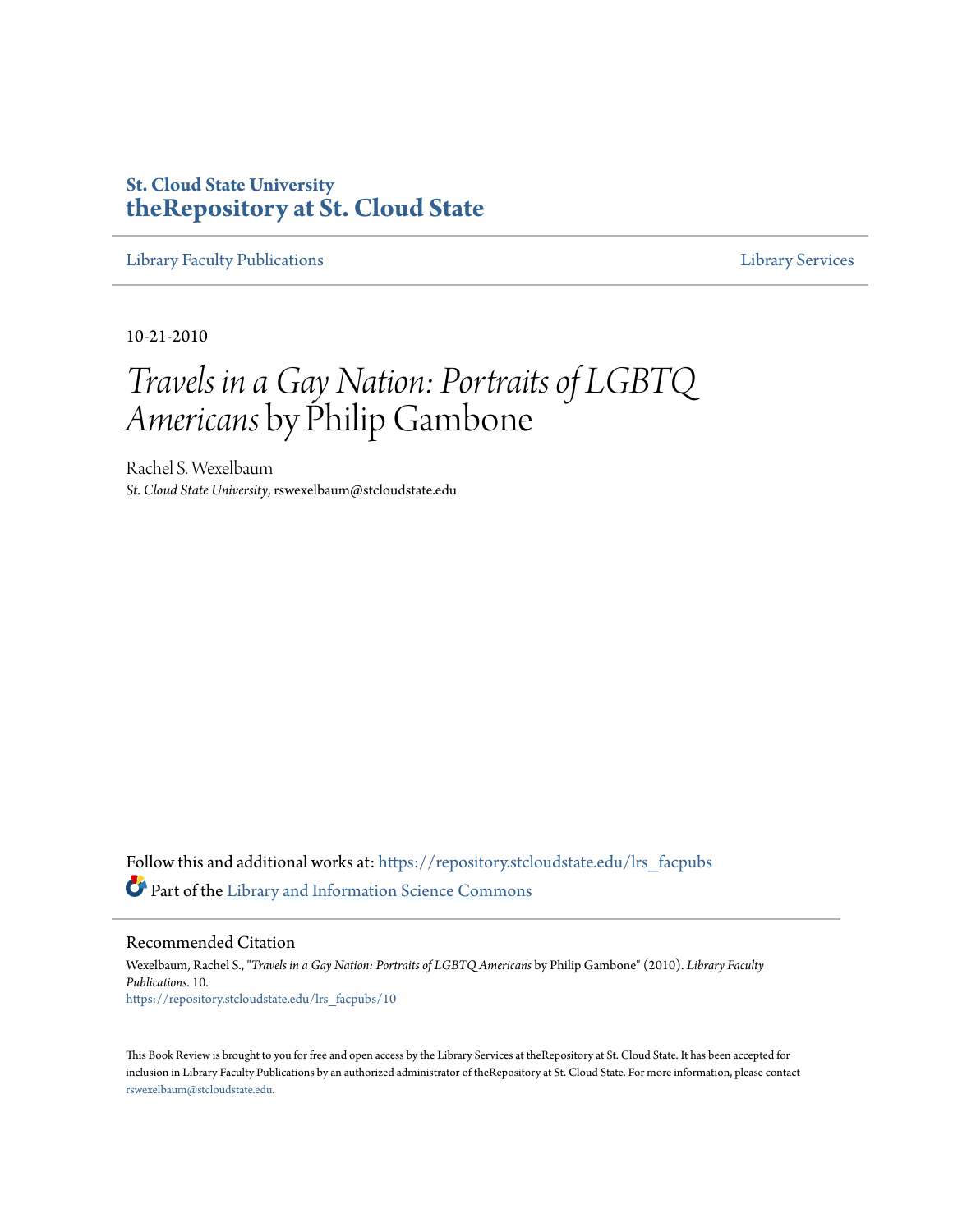## **'Travels in a Gay Nation: Portraits of LGBTQ Americans' by Philip Gambone**

Posted on 21 Oct, 2010 by Rachel Wexelbaum



**TRAVELS IN A GAY NATION** Portraits of LGBTQ Americans ed. by Philip Gambone The University of Wisconsin Press ISBN: 9780299236846 Paperback: x+308 pp., \$26.95

Who are the "real" LGBTIQ Americans? Where do they live, what jobs do they have, and do they have the same problems as everyone else, in addition to the challenges they face due to their LGBTIQ identity? I wish that the anthology *Travels of a Gay Nation: Portraits of LGBTQ Americans*, the latest in the Living Out: Gay and Lesbian Autobiographies series, had answered that question.

*Travels in a Gay Nation: Portraits of LGBTQ Americans* is a collection of forty personal stories that English professor and journalist Philip Gambone gathered from interviews with prominent cultural, political, and intellectual figures of the LGBTIQ community.

Gambone makes the following rationale for collecting these stories:

Stories. Haven't they always helped us to learn who we are, wherever we are? Stories both anchor us in reality and inspire our imaginations and dreams. They remind us where we have been and hit and where we are going. Stories allow us to discover the common humanity in all people. Other stories initiate us into the culture of our tribe: This is what it's like to come from our people, to belong to our people…Sadly…throughout much of our history, a lot of life